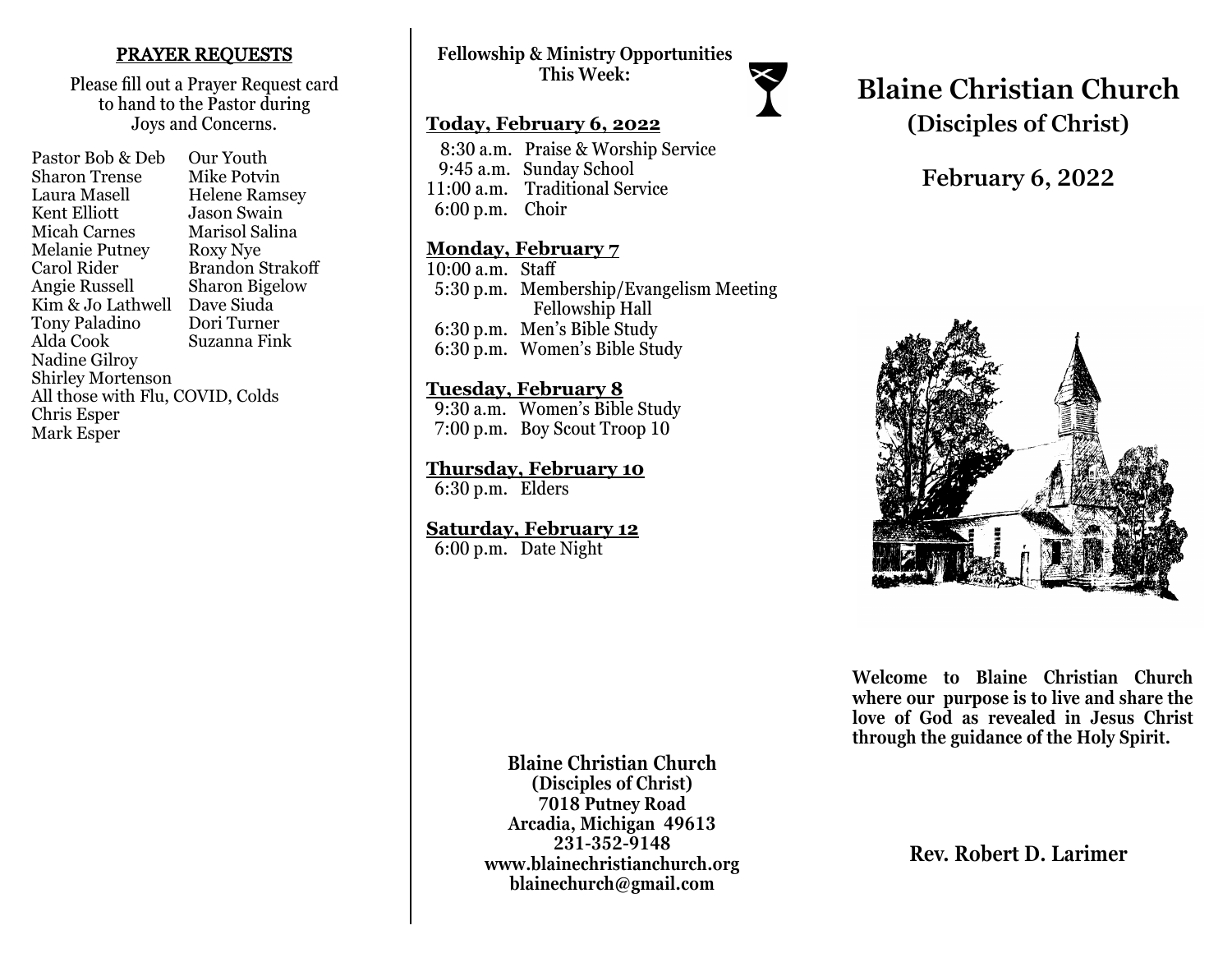# **Praise & Worship 8:30 a.m.**

\*Passing the Peace

\*Songs of Praise

Children's Moment

Prayer for Illumination

Scripture Readings<br>Isaiah 6:1-8 Pg. 557 Isaiah  $6:1-8$ Luke 5:1-11 Pg. 835

Sermon - "Called"

\*Song of Praise \*Invitation \*Song of Praise

Joys and Concerns Pastoral Prayer

Communion All who profess Jesus Christ as Lord and Savior are invited to partake.

\*Benediction

Elders are available on either side of the sanctuary to pray with and for you after the service.

### SERVING TODAY

Minister: Robert D. Larimer Worship Leader: Gerri VanAntwerp Praise Team: Mike Brief, Jenny Caylen, Jacque Erdman, Doug Erdman, Deb Larimer, Carolyn Waterson Children's Moment: Pastor Bob Greeter: Mike VanAntwerp Usher: Charlotte Putney Fellowship:

# **Traditional / Blended 11:00 a.m.**

Prelude

Time of Sharing

Passing the Peace

\*Introit Christ Be Our Light

 $***H**$  + 90  $***H**$  + 90 Come, Christians, Join to Sing

\*Invocation

\*Response Seek Ye First

Children's Moment

Anthem - Come, Now is the Time to Worship Kids Kare is offered following the anthem.

## Prayer for Illumination

Scripture Readings Isaiah 6:1-8 Pg. 557 Luke 5:1-11 Pg. 835

Sermon - "Called"

| <i>*</i> Hymn of Invitation<br>Jesus Calls Us O're the Tumult (vs. 1-3) | #337 |
|-------------------------------------------------------------------------|------|
| *Invitation<br>Jesus Calls Us O're the Tumult (vs. 4-5)                 | #337 |
| <b>Joys and Concerns</b><br><b>Pastoral Prayer</b>                      |      |
| Call to Communion                                                       |      |
| Hymn of Preparation<br><b>Amazing Grace!</b>                            | # 54 |

Sharing of the Bread & Cup All who profess Jesus Christ as Lord and Savior are invited to partake.

\*Benediction

\*Closing Chorus Family of God (chorus)

Elders are available on either side of the sanctuary to pray with and for you after the service.

### SERVING TODAY

 Minister: Robert D. Larimer Elders: Wayne & Lynda Faber Worship Reader: Rhonda Nye Prelude: Mercy Sobkoviak Pianist: Mercy Sobkoviak Choir Director: Carolyn Waterson Children's Moment: Pastor Bob Kids Kare: Diaconate Servers: Patrick Kenny, Bob Bell, Sonja Reitan, *1 volunteer needed please* Greeter: Ken Nye Usher: Bonnie Putney Fellowship:

# **The Lord's Prayer**

Our Father, who art in heaven, hallowed be Thy name. Thy Kingdom come, Thy will be done on earth as it is in heaven. Give us this day, our daily bread and forgive us our debts as we forgive our debtors. Lead us not into temptation, but deliver us from evil. For thine is the kingdom and the power and the glory forever. Amen.